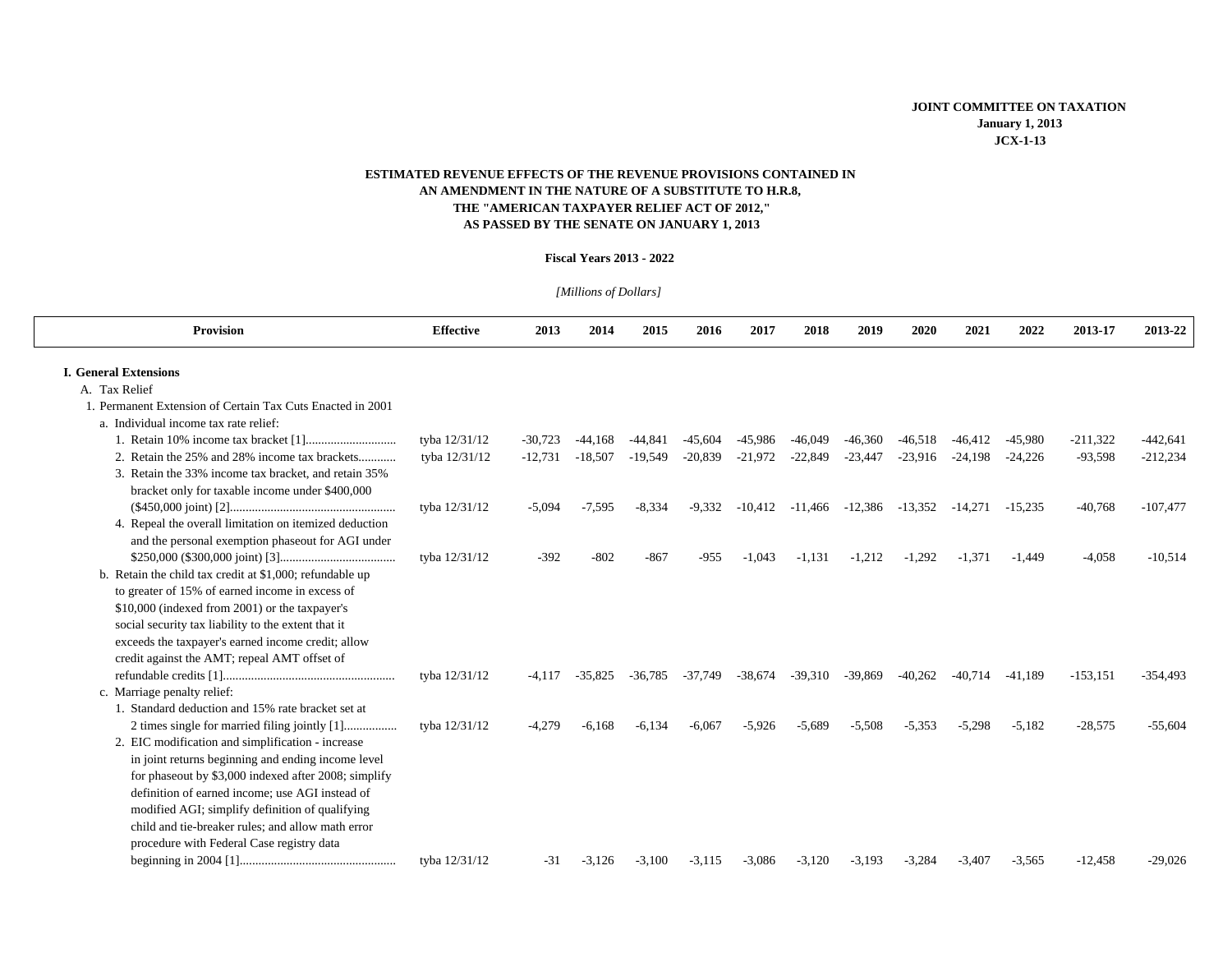| <b>Provision</b>                                           | <b>Effective</b> | 2013   | 2014     | 2015     | 2016     | 2017     | 2018     | 2019     | 2020     | 2021     | 2022     | 2013-17  |           |
|------------------------------------------------------------|------------------|--------|----------|----------|----------|----------|----------|----------|----------|----------|----------|----------|-----------|
| d. Education Tax Relief:                                   |                  |        |          |          |          |          |          |          |          |          |          |          |           |
| 1. Coverdell Education Savings Accounts ("ESAs") -         |                  |        |          |          |          |          |          |          |          |          |          |          |           |
| increase the annual contribution limit to \$2,000;         |                  |        |          |          |          |          |          |          |          |          |          |          |           |
| allow ESA contributions for special needs                  |                  |        |          |          |          |          |          |          |          |          |          |          |           |
| beneficiaries above the age of 18; allow                   |                  |        |          |          |          |          |          |          |          |          |          |          |           |
| corporations and other entities to contribute to           |                  |        |          |          |          |          |          |          |          |          |          |          |           |
| ESAs; allow contributions until April 15 of the            |                  |        |          |          |          |          |          |          |          |          |          |          |           |
| following year; allow a taxpayer to exclude ESA            |                  |        |          |          |          |          |          |          |          |          |          |          |           |
| distributions from gross income and claim the              |                  |        |          |          |          |          |          |          |          |          |          |          |           |
| HOPE or Lifetime Learning credits as long as they          |                  |        |          |          |          |          |          |          |          |          |          |          |           |
| are not used for the same expenses; repeal excise tax      |                  |        |          |          |          |          |          |          |          |          |          |          |           |
| on contributions made to ESA when contribution             |                  |        |          |          |          |          |          |          |          |          |          |          |           |
| made by anyone on behalf of same beneficiary to            |                  |        |          |          |          |          |          |          |          |          |          |          |           |
| QTP; modify phaseout range for married taxpayers;          |                  |        |          |          |          |          |          |          |          |          |          |          |           |
| allow tax-free expenditures for elementary and             |                  |        |          |          |          |          |          |          |          |          |          |          |           |
| secondary school expenses; expand the definition of        |                  |        |          |          |          |          |          |          |          |          |          |          |           |
| qualified expenses to include certain computers and        |                  |        |          |          |          |          |          |          |          |          |          |          |           |
|                                                            | tyba 12/31/12    | -9     | $-14$    | $-16$    | $-19$    | $-23$    | $-28$    | $-33$    | $-38$    | $-43$    | $-48$    | $-81$    | $-271$    |
| 2. Employer provided educational assistance -              |                  |        |          |          |          |          |          |          |          |          |          |          |           |
| extend the exclusion for undergraduate                     | cba 12/31/12     | $-230$ |          |          | $-1,200$ | $-1,224$ |          | $-1,273$ | $-1,299$ | $-1,325$ | $-1,351$ | $-4,982$ |           |
| 3. Student loan interest deduction - eliminate the         |                  |        | $-1,153$ | $-1,176$ |          |          | $-1,248$ |          |          |          |          |          | $-11,477$ |
| 60-month rule and the disallowance for voluntary           |                  |        |          |          |          |          |          |          |          |          |          |          |           |
| payments; increase phaseout ranges to                      |                  |        |          |          |          |          |          |          |          |          |          |          |           |
| \$50,000-\$65,000 single/ \$100,000-\$130,000              |                  |        |          |          |          |          |          |          |          |          |          |          |           |
|                                                            | ipa 12/31/12     | -89    | $-898$   | $-1,005$ | $-1,024$ | $-1,067$ | $-1,025$ | $-1,118$ | $-1,098$ | $-1,174$ | $-1,180$ | $-4,083$ | $-9,676$  |
| 4. Eliminate the tax on awards under the National          |                  |        |          |          |          |          |          |          |          |          |          |          |           |
| Health Service Corps Scholarship program and F.            |                  |        |          |          |          |          |          |          |          |          |          |          |           |
| <b>Edward Hebert Armed Forces Health Professions</b>       |                  |        |          |          |          |          |          |          |          |          |          |          |           |
| Scholarship and Financial Assistance Program               | tyba 12/31/12    | $-127$ | $-132$   | $-136$   | $-141$   | $-147$   | $-152$   | $-158$   | $-163$   | $-169$   | $-176$   | $-683$   | $-1,501$  |
| 5. Increase arbitrage rebate exception for                 |                  |        |          |          |          |          |          |          |          |          |          |          |           |
| governmental bonds used to finance qualified               |                  |        |          |          |          |          |          |          |          |          |          |          |           |
| school construction from \$10 million to \$15              |                  |        |          |          |          |          |          |          |          |          |          |          |           |
|                                                            | bia 12/31/12     | $[5]$  | $-1$     | $-2$     | $-4$     | -6       | -8       | $-10$    | $-12$    | $-14$    | $-16$    | $-13$    | $-72$     |
| 6. Issuance of tax-exempt private activity bonds for       |                  |        |          |          |          |          |          |          |          |          |          |          |           |
| qualified education facilities with annual State           |                  |        |          |          |          |          |          |          |          |          |          |          |           |
| volume caps the greater of \$10 per resident or \$5        |                  |        |          |          |          |          |          |          |          |          |          |          |           |
|                                                            | bia 12/31/12     | $[5]$  | $-2$     | $-5$     | $-8$     | $-12$    | $-16$    | $-21$    | $-25$    | $-29$    | $-34$    | $-27$    | $-152$    |
| e. Dependent care tax credit - increase the credit rate to |                  |        |          |          |          |          |          |          |          |          |          |          |           |
| 35%, increase the eligible expenses to \$3,000 for         |                  |        |          |          |          |          |          |          |          |          |          |          |           |
| one child and \$6,000 for two or more children (not        |                  |        |          |          |          |          |          |          |          |          |          |          |           |
| indexed), and increase the start of the phase-out to       |                  |        |          |          |          |          |          |          |          |          |          |          |           |
|                                                            | tyba 12/31/12    | $-62$  | $-246$   | $-233$   | $-222$   | $-208$   | $-190$   | $-175$   | $-164$   | $-154$   | $-139$   | $-970$   | $-1,791$  |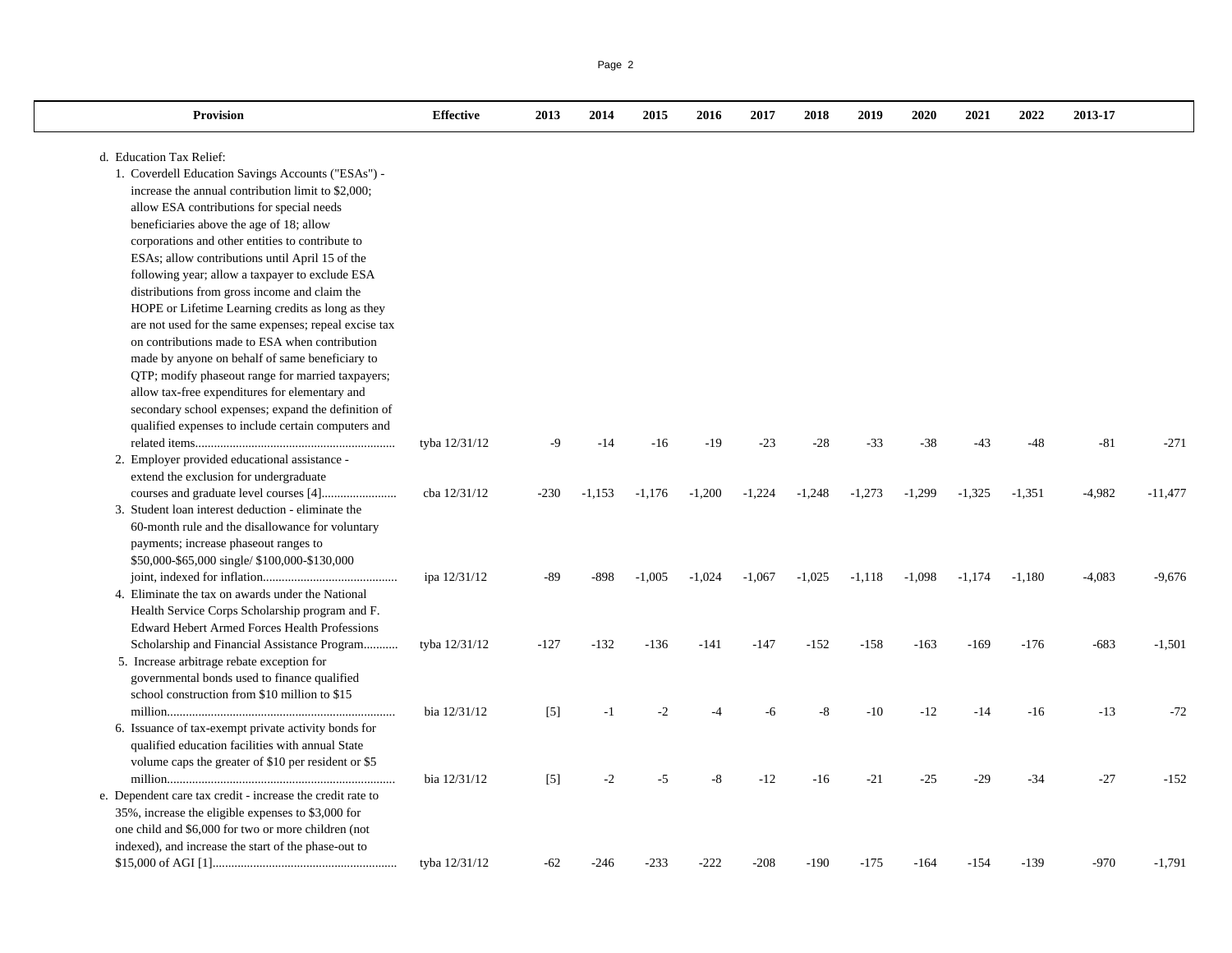f. Adoption credit - increase the expense limit and the exclusion to \$10,000 for both non-special needs and special needs adoptions, make the credit independent of expenses for special needs adoptions, extend the credit and the exclusion, increase the phase-out start point to \$150,000, index for inflation the expenses limit and the phase-out start point for both the credit and the exclusion, and allow the credit to apply to the AMT [1].. tyba 12/31/12 -154 -520 -539 -555 -577 -606 -630 -643 -664 -693 -2,344 -5,580 g. Employer-provided child care credit of 25% for childcare expenditures and 10% for child care resource............................................................................ tyba 12/31/12 -14 -17 -19 -21 -22 -22 -23 -23 -24 -24 -93 -209 h. Allow electing Alaska Native Settlement Trusts to tax income to the Trust not the beneficiaries.................... tyba 12/31/12 -2 -5 -5 -4 -5 -5 -5 -5 -5 -5 -21 -46 i. Permanently extend current estate and gift tax policy (\$5 million indexed and unified exemption amount with dda & portability) but with a top tax rate of 40%...................... gma 12/31/12 -334 -27,482 -31,915 -34,815 -37,964 -40,946 -44,033 -47,187 -50,406 -53,986 -132,510 -369,068 2. Permanent Extension of Certain Tax Cuts Enacted in 2003 a. Tax capital gains with a 0%/15%/20% rate structure....... tyba 12/31/12 -700 -4,904 -6,282 -6,480 -6,584 -6,532 -6,558 -6,748 -6,914 -7,160 -24,951 -58,863 b. Tax dividends with a 0%/15%/20% rate structure........... tyba 12/31/12 -6,038 -18,150 -20,195 -21,705 -23,961 -25,876 -27,165 -28,211 -29,380 -30,375 -90,050 -231,057 3. Extension of Certain Tax Cuts Enacted in 2009a. Extension of American opportunity tax credit (sunset 12/31/17) [1]........................................................ tyba 12/31/12 -2,625 -13,135 -13,238 -13,498 -13,717 -11,067 --- --- --- --- -56,213 -67,280 b. Reduce the earnings threshold for the refundable portion of the child tax credit to \$3,000 (sunset 12/31/17) [1]........................................................ tyba 12/31/12 -7 -10,680 -10,451 -10,166 -9,696 -9,518 --- --- --- --- -41,000 -50,518 c. Extend the earned income tax credit ("EITC") for larger families (sunset 12/31/17) [1].......................................... tyba 12/31/12 -18 -1,773 -1,736 -1,688 -1,629 -1,624 --- --- --- --- -6,844 -8,467 d. EIC modification and simplification - increase in joint returns beginning and ending income level for phaseout by \$5,000 indexed after 2008 (sunset 12/31/17) [1].................................................................... tyba 12/31/12 -16 -1,639 -1,612 -1,596 -1,564 -1,552 --- --- --- --- -6,427 -7,979 e. Refunds disregarded in the administration of Federal programs and federally assisted programs [1].................. ara 12/31/12 4. Permanent Alternative Minimum Tax Relief - increasethe AMT exemption amount to \$50,600 (\$78,750 joint) in 2012 and index the AMT exemption amount, exemption phaseout threshold, and income bracket beginning in 2013................................................................. tyba 12/31/11 -138,750 -105,375 -119,550 -136,395 -155,947 -179,805 -204,990 -229,846 -257,451 -287,491 -656,016 -1,815,600 73,851,596 -1,571,238 -3,851,596 -3,851,596 -3,851,596 -3,851,596 -3,851,896 -4,81,452 -409,834 -409,834 -418,167 -449,439 -483,423 -519,504 -1,571,238 -3,851,596 -3,851,596 -3,851,596 -4, **II. Individual Tax Extenders**1. Above-the-line deduction of up to \$250 for teacher *- - - - - - - - - - - - - - - - - - - - - - - - - - Estimate to be Provided by the Congressional Budget Office - - - - - - - - - - - - - - - - - - - - - - - - - -* 

## classroom expenses (sunset 12/31/13)................................... tyba 12/31/11 -242 -164 --- --- --- --- --- --- --- --- -406 -406

Provision Effective 2013 2014 2015 2016 2017 2018 2019 2020 2021 2022 2013-17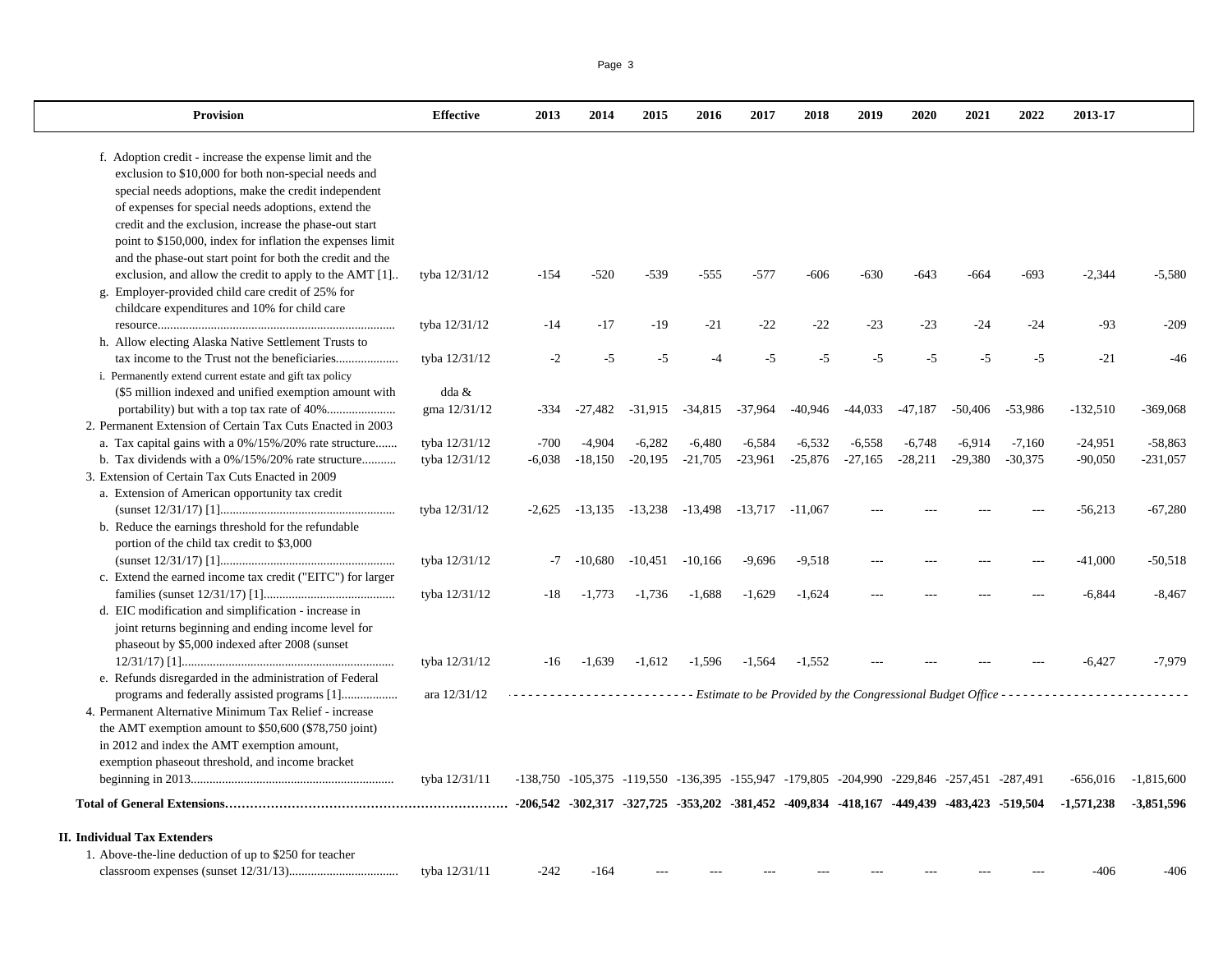| <b>Provision</b>                                                                                                    | <b>Effective</b>  | 2013     | 2014     | 2015           | 2016                 | 2017           | 2018           | 2019           | 2020   | 2021   | 2022   | 2013-17   |           |
|---------------------------------------------------------------------------------------------------------------------|-------------------|----------|----------|----------------|----------------------|----------------|----------------|----------------|--------|--------|--------|-----------|-----------|
| 2. Discharge of indebtedness on principal residence excluded                                                        |                   |          |          |                |                      |                |                |                |        |        |        |           |           |
| from gross income of individuals (sunset 12/31/13)                                                                  | doioa 12/31/12    | $-199$   | $-1,128$ |                |                      |                |                |                |        |        |        | $-1,327$  | $-1,327$  |
| 3. Parity for exclusion for employer-provided mass transit                                                          |                   |          |          |                |                      |                |                |                |        |        |        |           |           |
|                                                                                                                     | ma 12/31/11       | $-190$   | $-30$    | $- - -$        |                      |                |                | ---            |        |        |        | $-220$    | $-220$    |
| 4. Premiums for mortgage insurance deductible as interest                                                           |                   |          |          |                |                      |                |                |                |        |        |        |           |           |
| that is qualified residence interest (sunset 12/31/13)                                                              | apoaa 12/31/11    | $-791$   | $-506$   | $---$          |                      |                |                |                |        |        |        | $-1,297$  | $-1,297$  |
| 5. Deduction for State and local general sales taxes                                                                |                   |          |          |                |                      |                |                |                |        |        |        |           |           |
|                                                                                                                     | tyba 12/31/11     | $-2,859$ | $-2,404$ | $-275$         | $- - -$              | $- - -$        | $-$            | $---$          | $-$ -- |        |        | $-5,538$  | $-5,538$  |
| 6. Contributions of capital gain real property made for                                                             | cmi               |          |          |                |                      |                |                |                |        |        |        |           |           |
| qualified conservation purposes (sunset 12/31/13)                                                                   | tyba 12/31/11     | $-82$    | $-50$    | $-11$          | $-2$                 | $-7$           | $-20$          | $-26$          | $-21$  | $-19$  | $-17$  | $-152$    | $-254$    |
| 7. Deduction for qualified tuition and related expenses                                                             |                   |          |          |                |                      |                |                |                |        |        |        |           |           |
|                                                                                                                     | tyba 12/31/11     | $-944$   | $-762$   | $\overline{a}$ |                      |                |                |                |        |        |        | $-1,706$  | $-1,706$  |
| 8. Tax-free distributions from IRAs to certain public charities                                                     |                   |          |          |                |                      |                |                |                |        |        |        |           |           |
| for individuals age 70-1/2 or older, not to exceed \$100,000                                                        |                   |          |          |                |                      |                |                |                |        |        |        |           |           |
| per taxpayer per year; special transition rules for certain                                                         |                   |          |          |                |                      |                |                |                |        |        |        |           |           |
| distributions made in December 2012 and January 2013                                                                |                   |          |          |                |                      |                |                |                |        |        |        |           |           |
|                                                                                                                     | dmi tyba 12/31/11 | $-594$   | $-283$   | $-41$          | $-43$                | -46            | $-49$          | $-51$          | $-55$  | $-58$  | $-61$  | $-1,006$  | $-1,280$  |
| 9. Modify and make permanent the authority for disclosure                                                           |                   |          |          |                |                      |                |                |                |        |        |        |           |           |
| of prisoner return information to certain prison officials                                                          | <b>DOE</b>        | $[7]$    |          | -1             | -1                   | -1             | $\overline{1}$ | $\overline{1}$ | -1     | -1     | -1     | 5         | 12        |
|                                                                                                                     |                   | $-5,901$ | $-5,326$ | $-326$         | -44                  | $-52$          | -68            | $-76$          | $-75$  | -76    | $-77$  | $-11,647$ | $-12,016$ |
| <b>III. Business Tax Extenders</b>                                                                                  |                   |          |          |                |                      |                |                |                |        |        |        |           |           |
| 1. Extend and modify tax credit for research and                                                                    |                   |          |          |                |                      |                |                |                |        |        |        |           |           |
|                                                                                                                     | apoia 12/31/11    | $-6,232$ | $-1,989$ | $-1.077$       | $-947$               | $-834$         | $-736$         | $-670$         | $-638$ | $-617$ | $-584$ | $-11,079$ | $-14,324$ |
| 2. Create a LIHC rate floor of 9 percent (sunset 12/31/13)                                                          | amb $1/1/14$      | $---$    | $-1$     | $-1$           | $-1$                 | $-1$           | $-1$           | $-1$           | $-1$   | $-1$   | $-1$   | $-3$      | $-8$      |
| 3. LIHTC treatment of military housing allowances                                                                   |                   |          |          |                |                      |                |                |                |        |        |        |           |           |
|                                                                                                                     | da 12/31/11       | $-2$     | $-3$     | $-4$           | $-4$                 | -4             | $-4$           | $-4$           | $-4$   | $-4$   | $-4$   | $-17$     | $-37$     |
|                                                                                                                     | tyba 12/31/11     | $-69$    | $-38$    | $-11$          | $-1$                 |                |                | $---$          | ---    |        |        | $-119$    | $-119$    |
| 5. New markets tax credit (\$3.5 billion allocation in 2012 and                                                     |                   |          |          |                |                      |                |                |                |        |        |        |           |           |
|                                                                                                                     | cyba 12/31/11     | $-5$     | $-27$    | $-90$          | $-171$               | $-221$         | -252           | $-279$         | $-288$ | -267   | $-194$ | $-514$    | $-1,794$  |
| 6. 50% tax credit for certain expenditures for maintaining                                                          |                   |          |          |                |                      |                |                |                |        |        |        |           |           |
|                                                                                                                     | apoia 12/31/11    | $-232$   | $-99$    | $[5]$          | $\scriptstyle\cdots$ | $\overline{a}$ | $---$          | ---            |        |        |        | $-331$    | $-331$    |
| 7. Mine rescue team training credit (sunset 12/31/13)                                                               | tyba 12/31/11     | $-1$     | $-2$     | $-1$           | $[5]$                | $[5]$          | $[5]$          | ----           |        |        |        | $-5$      | -5        |
| 8. Employer wage credit for activated military reservists                                                           |                   |          |          |                |                      |                |                |                |        |        |        |           |           |
|                                                                                                                     | pma 12/31/11      | $-3$     | $-3$     | $-1$           | $\lceil 5 \rceil$    | $---$          | $---$          | $---$          | $---$  | ---    |        | $-7$      | $-7$      |
| 9. Work opportunity tax credit:                                                                                     |                   |          |          |                |                      |                |                |                |        |        |        |           |           |
| a. Work opportunity tax credit (sunset 12/31/13) wpoifibwa 12/31/11<br>b. Work opportunity tax credit for qualified |                   | $-894$   | $-533$   | $-199$         | $-84$                | -45            | $-17$          | $-2$           |        |        |        | $-1,755$  | $-1,773$  |

veterans (sunset 12/31/13)................................................ wpoifibwa 12/31/12 -53 -40 -20 -6 -4 -2 [5] --- --- --- -123 -125

2012 and in 2013) (sunset 12/31/13).................................... oia 12/31/11 -3 -8 -16 -24 -29 -31 -31 -31 -31 -31 -80 -235

restaurant, and retail improvements (sunset 12/31/13).......... ppisa 12/31/11 -277 -371 -416 -411 -401 -388 -383 -378 -361 -331 -1,876 -3,717

facilities (sunset 12/31/13).................................................... ppisa 12/31/11 -46 -24 -14 -7 -4 -5 -3 5 10 10 -95 -78

10. Qualified zone academy bonds (\$400 million allocation in

11. 15-year straight-line cost recovery for qualified leasehold,

12. 7-year recovery period for certain motorsports racing track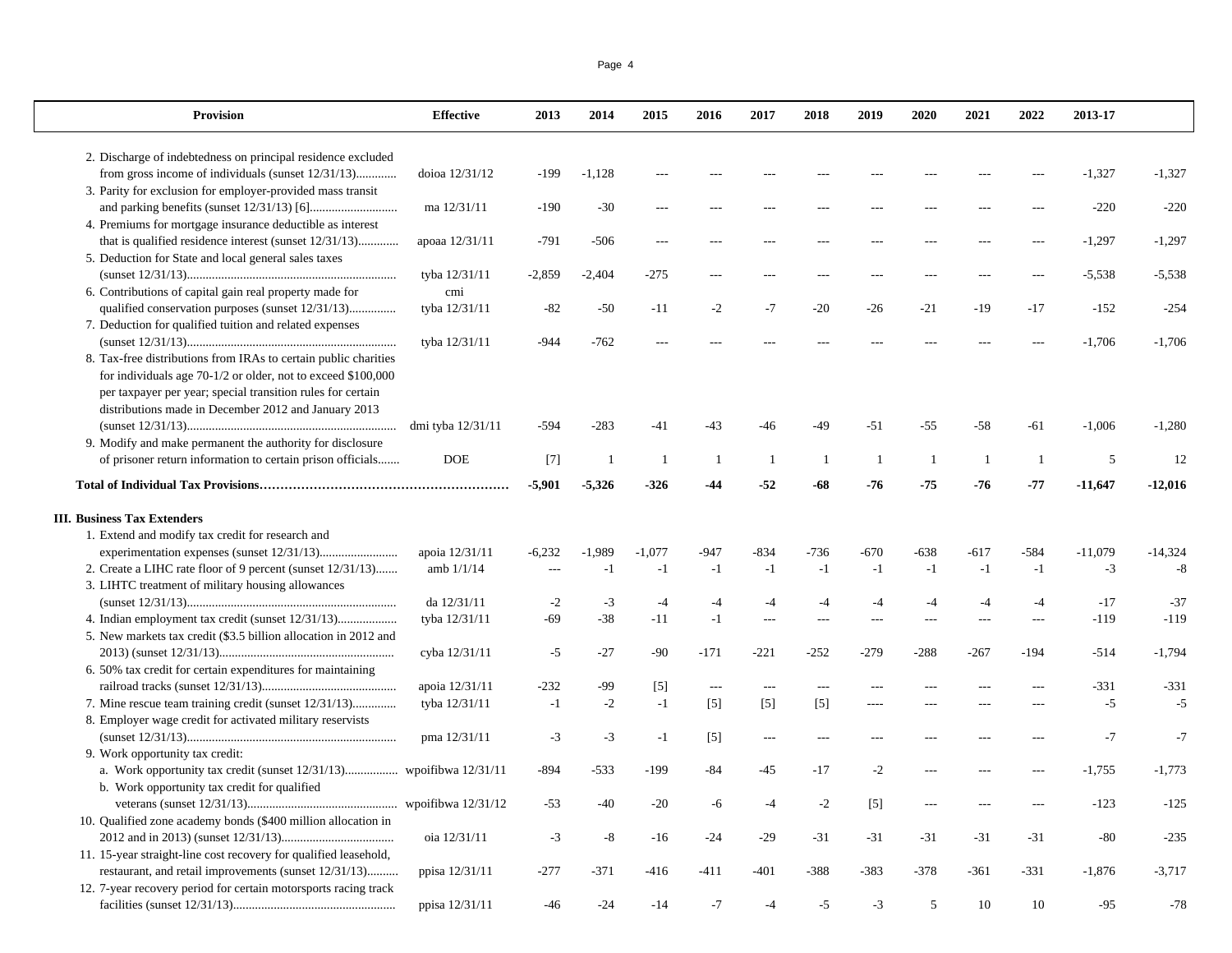| <b>Provision</b>                                               | <b>Effective</b>  | 2013      | 2014            | 2015           | 2016   | 2017           | 2018           | 2019            | 2020           | 2021         | 2022                     | 2013-17   |           |
|----------------------------------------------------------------|-------------------|-----------|-----------------|----------------|--------|----------------|----------------|-----------------|----------------|--------------|--------------------------|-----------|-----------|
| 13. Accelerated depreciation for business property on Indian   |                   |           |                 |                |        |                |                |                 |                |              |                          |           |           |
|                                                                | ppisa 12/31/11    | $-310$    | $-273$          | $-77$          | 50     | 111            | 138            | 102             | 46             | $\mathbf{1}$ | $-11$                    | $-498$    | $-222$    |
| 14. Enhanced charitable deduction for contributions of food    |                   |           |                 |                |        |                |                |                 |                |              |                          |           |           |
|                                                                | cma 12/31/11      | $-218$    | $-96$           | $\overline{a}$ |        |                | $\overline{a}$ | ---             |                |              | $\overline{a}$           | $-314$    | $-314$    |
| 15. Increase in section 179 expensing amounts and threshold    |                   |           |                 |                |        |                |                |                 |                |              |                          |           |           |
| limits \$500,000/\$2,000,000 (sunset 12/31/13) [8]             | tyba 12/31/11     | $-8,088$  | $-4,042$        | 3,129          | 2,022  | 1,526          | 1,191          | 777             | 500            | 350          | 283                      | $-5,453$  | $-2,352$  |
| 16. Election to expense mine safety equipment (sunset)         |                   |           |                 |                |        |                |                |                 |                |              |                          |           |           |
|                                                                | ppisa 12/31/11    | $-27$     | $\overline{1}$  | $\overline{7}$ | 5      | $\overline{4}$ | $\overline{4}$ | 3               | $\overline{2}$ | $\mathbf{1}$ | $---$                    | $-9$      |           |
| 17. Special expensing rules for certain film and television    |                   |           |                 |                |        |                |                |                 |                |              |                          |           |           |
|                                                                | qfatpca 12/31/11  | $-266$    | $-164$          | 45             | 38     | 32             | 24             | 16              | 11             | $\mathbf Q$  | $\tau$                   | $-315$    | $-248$    |
| 18. Deduction allowable with respect to income attributable    |                   |           |                 |                |        |                |                |                 |                |              |                          |           |           |
| to domestic production activities in Puerto Rico (sunset       |                   |           |                 |                |        |                |                |                 |                |              |                          |           |           |
|                                                                | tyba 12/31/11     | $-236$    | $-122$          | ---            |        |                |                |                 |                |              |                          | $-358$    | $-358$    |
| 19. Modify tax treatment of certain payments under existing    |                   |           |                 |                |        |                |                |                 |                |              |                          |           |           |
| arrangements to controlling exempt organizations (sunset       |                   |           |                 |                |        |                |                |                 |                |              |                          |           |           |
|                                                                | proaa 12/31/11    | $-35$     | $-5$            | ---            |        |                |                | ---             |                |              |                          | $-40$     | $-40$     |
| 20. Treatment of certain dividends of RICs (sunset)            |                   |           |                 |                |        |                |                |                 |                |              |                          |           |           |
|                                                                | [9]               | $-124$    | $-27$           | ---            |        |                |                |                 |                |              |                          | $-151$    | $-151$    |
| 21. Extend the treatment of RICs as "qualified investment"     |                   |           |                 |                |        |                |                |                 |                |              |                          |           |           |
| entities" under section 897 (FIRPTA) (sunset 12/31/13)         | 1/1/12            | $-48$     | $-12$           | $\overline{a}$ |        |                |                |                 |                |              |                          | $-60$     | $-60$     |
| 22. Exception under subpart F for active financing income      |                   |           |                 |                |        |                |                |                 |                |              |                          |           |           |
|                                                                | tyba 12/31/11     | $-9,399$  | $-1,826$        | ---            |        |                |                |                 |                |              | $\overline{a}$           | $-11,225$ | $-11,225$ |
| 23. Look-through treatment of payments between related         |                   |           |                 |                |        |                |                |                 |                |              |                          |           |           |
| CFCs under foreign personal holding company income             |                   |           |                 |                |        |                |                |                 |                |              |                          |           |           |
|                                                                | tyba 2011         | $-1,199$  | $-304$          | ---            |        | ---            | $\overline{a}$ | ---             |                |              | $---$                    | $-1,503$  | $-1,503$  |
| 24. Special rules applicable to qualified small business stock |                   |           |                 |                |        |                |                |                 |                |              |                          |           |           |
|                                                                | saa 12/31/11      | 6         | $7\phantom{.0}$ | $\overline{a}$ |        | $-15$          | $-212$         | $-694$          | $-27$          | $-10$        | $-9$                     | $-3$      | $-954$    |
| 25. Basis adjustment to stock of S corporations making         |                   |           |                 |                |        |                |                |                 |                |              |                          |           |           |
| charitable contributions of property (sunset 12/31/13)         | cmi tyba 12/31/11 | $-93$     | $-51$           | $-10$          | $-11$  | $-10$          | $-10$          | $-10$           | $-10$          | $-10$        | $-10$                    | $-175$    | $-225$    |
| 26. Reduction in recognition period for S corporation          |                   |           |                 |                |        |                |                |                 |                |              |                          |           |           |
|                                                                | tyba 12/31/11     | $-180$    | $-76$           | -1             | -1     | $\mathbf{1}$   | $\overline{1}$ | $\mathbf{1}$    | $\overline{1}$ | $\mathbf{1}$ | $\overline{\phantom{a}}$ | $-254$    | $-250$    |
| 27. Empowerment zone tax incentives (sunset 12/31/13)          | tyba 12/31/11     | $-360$    | $-44$           | $-23$          | $-11$  | $-5$           | $-1$           | $-1$            | $-2$           | $-2$         | $-2$                     | $-442$    | $-450$    |
| 28. New York Liberty Zone tax-exempt bond financing            |                   |           |                 |                |        |                |                |                 |                |              |                          |           |           |
|                                                                | bia 12/31/11      |           |                 |                |        |                |                |                 |                |              |                          |           |           |
| 29. Temporary increase in limit on cover over of rum excise    |                   |           |                 |                |        |                |                |                 |                |              |                          |           |           |
| tax revenues (from \$10.50 to \$13.25 per proof gallon) to     |                   |           |                 |                |        |                |                |                 |                |              |                          |           |           |
| Puerto Rico and the Virgin Islands (sunset 12/31/13)           |                   |           |                 |                |        |                |                |                 |                |              |                          |           |           |
|                                                                | abiUSa 12/31/11   | $-199$    | $-23$           |                |        |                |                |                 |                |              |                          | $-222$    | $-222$    |
| 30. Extension and modification of economic development         |                   |           |                 |                |        |                |                |                 |                |              |                          |           |           |
|                                                                | tyba 12/31/11     | $-38$     | $-24$           |                |        |                |                |                 |                |              |                          | $-62$     | $-62$     |
| 31. Extension and modification of bonus depreciation:          |                   |           |                 |                |        |                |                |                 |                |              |                          |           |           |
|                                                                | $[11]$            | $-34,439$ | $-15,838$       | 15,018         | 10,101 | 7,515          | 5,707          | 3,446           | 1,970          | 1,111        | 737                      | $-17,644$ | $-4,673$  |
| b. Election to accelerate AMT credit in lieu of bonus          |                   |           |                 |                |        |                |                |                 |                |              |                          |           |           |
|                                                                | $[11]$            | $-162$    | $-139$          | $-26$          |        | 6              | $\tau$         | $7\phantom{.0}$ | $\tau$         | $\tau$       | $\tau$                   | $-317$    | $-283$    |

**Total of Business Tax Extenders……………………………………………………… -63,232 -26,196 16,214 10,543 7,622 5,413 2,274 1,163 187 -133 -55,049 -46,145**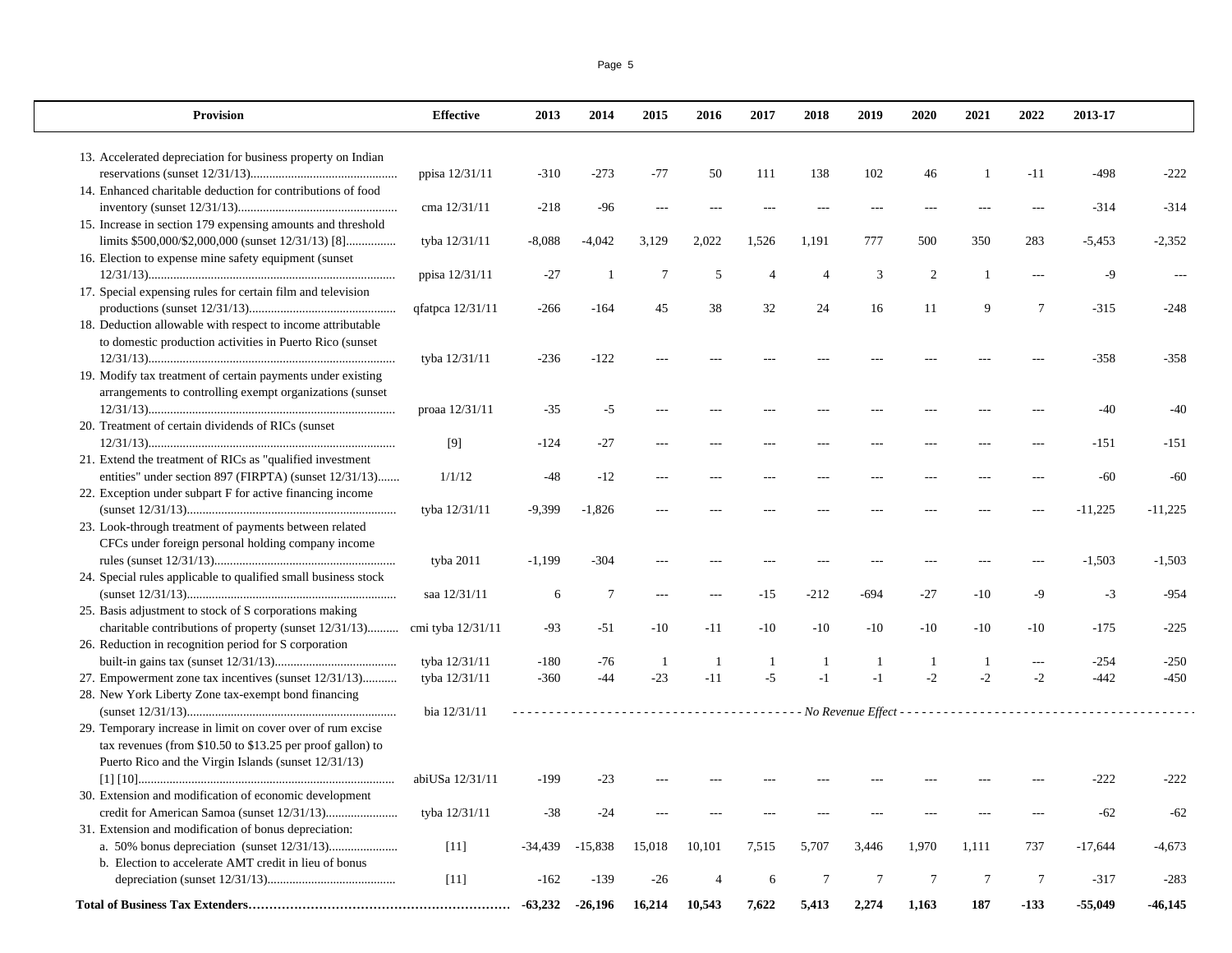| <b>Provision</b>                                                | <b>Effective</b> | 2013     | 2014            | 2015   | 2016              | 2017              | 2018                                                               | 2019              | 2020              | 2021     | 2022           | 2013-17  |           |
|-----------------------------------------------------------------|------------------|----------|-----------------|--------|-------------------|-------------------|--------------------------------------------------------------------|-------------------|-------------------|----------|----------------|----------|-----------|
| <b>IV. Energy Tax Extenders</b>                                 |                  |          |                 |        |                   |                   |                                                                    |                   |                   |          |                |          |           |
| 1. Extension and modification of section 25C nonbusiness        |                  |          |                 |        |                   |                   |                                                                    |                   |                   |          |                |          |           |
|                                                                 | ppisa 12/31/11   | $-1,456$ | $-991$          |        |                   |                   |                                                                    |                   |                   |          |                |          | $-2,446$  |
| 2. Alternative fuel vehicle refueling property (non-hydrogen)   |                  |          |                 |        |                   |                   |                                                                    |                   |                   |          |                | -2,446   |           |
|                                                                 |                  |          |                 |        |                   |                   |                                                                    |                   |                   |          |                | -44      | $-44$     |
| 3. Expand section 30D credit for qualified plug-in electric     | tyba 12/31/11    | $-34$    | -9              | $-1$   | $\lceil 5 \rceil$ | [7]               | $[7]$                                                              | $\lceil 7 \rceil$ | $\lceil 7 \rceil$ | [7]      | $[7]$          |          |           |
| drive motor vehicles to include electric motorcycles            |                  |          |                 |        |                   |                   |                                                                    |                   |                   |          |                |          |           |
|                                                                 |                  |          | $-3$            | $-3$   |                   |                   |                                                                    |                   |                   |          |                | $-7$     | $-7$      |
|                                                                 | vaa 12/31/11     | $-1$     |                 |        |                   |                   |                                                                    |                   |                   |          |                |          |           |
| 4. Credit for production of cellulosic biofuel with a           |                  |          |                 |        |                   |                   |                                                                    |                   |                   |          |                |          |           |
| maximum credit of \$1.01 per gallon and inclusion of            |                  |          |                 |        |                   |                   |                                                                    |                   |                   |          |                |          |           |
|                                                                 | fsoua DOE [12]   | $-43$    | $-16$           |        |                   |                   |                                                                    |                   |                   |          |                | -59      | $-59$     |
| 5. Extension of credits for biodiesel and renewable<br>diesel:  |                  |          |                 |        |                   |                   |                                                                    |                   |                   |          |                |          |           |
| a. Income tax credits for biodiesel fuel, biodiesel             |                  |          |                 |        |                   |                   |                                                                    |                   |                   |          |                |          |           |
| used to produce a qualified mixture, and small                  |                  |          |                 |        |                   |                   |                                                                    |                   |                   |          |                |          |           |
|                                                                 | fsoua 12/31/11   | $-1,881$ | $-300$          |        |                   |                   |                                                                    |                   |                   |          |                | $-2,181$ | $-2,181$  |
| b. Income tax credits for renewable diesel fuel and             |                  |          |                 |        |                   |                   |                                                                    |                   |                   |          |                |          |           |
| renewable diesel used to produce a qualified                    |                  |          |                 |        |                   |                   |                                                                    |                   |                   |          |                |          |           |
|                                                                 | fsoua 12/31/11   |          |                 |        |                   |                   |                                                                    |                   |                   |          |                |          |           |
| c. Excise tax credits and outlay payments for                   |                  |          |                 |        |                   |                   |                                                                    |                   |                   |          |                |          |           |
|                                                                 | fsoua 12/31/11   |          |                 |        |                   |                   |                                                                    |                   |                   |          |                |          |           |
| d. Excise tax credits and outlay payments for                   |                  |          |                 |        |                   |                   |                                                                    |                   |                   |          |                |          |           |
| renewable diesel fuel mixtures (sunset 12/31/13)                | fsoua 12/31/11   |          |                 |        |                   |                   | - - Estimate Included In Item 5.a. - - - - - - - - - - - - - - - - |                   |                   |          |                |          |           |
| 6. Credit for production of Indian coal (sunset 12/31/13)       | cpa 12/31/12     | $-1$     | $[5]$           | $[5]$  | $[5]$             | $\lceil 5 \rceil$ | [5]                                                                | [5]               |                   |          |                | $-1$     | $-1$      |
| 7. Extension and modification of credits for renewable          |                  |          |                 |        |                   |                   |                                                                    |                   |                   |          |                |          |           |
| energy:                                                         |                  |          |                 |        |                   |                   |                                                                    |                   |                   |          |                |          |           |
| a. Modify expiration date for renewable electricity             |                  |          |                 |        |                   |                   |                                                                    |                   |                   |          |                |          |           |
| production credit to construction beginning                     |                  |          |                 |        |                   |                   |                                                                    |                   |                   |          |                |          |           |
|                                                                 | ppisa 12/31/12   | $-116$   | $-445$          | $-882$ | $-1.230$          | $-1,386$          | $-1.499$                                                           | $-1.568$          | $-1.642$          | $-1.686$ | $-1.729$       | $-4,060$ | $-12,184$ |
| b. Exclude segregated paper which is commonly                   |                  |          |                 |        |                   |                   |                                                                    |                   |                   |          |                |          |           |
| recycled from the definition of municipal solid waste           |                  |          |                 |        |                   |                   |                                                                    |                   |                   |          |                |          |           |
| for purposes of the section 45 credit for renewable             |                  |          |                 |        |                   |                   |                                                                    |                   |                   |          |                |          |           |
|                                                                 | <b>DOE</b>       | 6        | $7\phantom{.0}$ | 8      | 8                 | 8                 | 9                                                                  | 9                 | 10                | 10       | $\overline{a}$ | 37       | 75        |
| c. Election to claim the energy credit in lieu of the           |                  |          |                 |        |                   |                   |                                                                    |                   |                   |          |                |          |           |
| electricity production credit (sunset 12/31/13)                 | ppisa 12/31/12   |          | $-100$          | $-130$ | $-54$             | $-10$             | $\overline{7}$                                                     | 28                | 40                | 42       | 43             | $-294$   | $-135$    |
| 8. Credit for construction of energy-efficient new homes        |                  |          |                 |        |                   |                   |                                                                    |                   |                   |          |                |          |           |
|                                                                 | haa 12/31/11     | $-74$    | $-27$           | $-14$  | $-12$             | $-11$             | $-9$                                                               | -6                | $-1$              | $---$    | $---$          | $-138$   | $-154$    |
| 9. Credit for energy-efficient appliances (sunset 12/31/13)     |                  | $-155$   | $-82$           | $-65$  | $-65$             | $-65$             | $-65$                                                              | $-65$             | $-54$             | $-28$    |                | $-432$   | $-650$    |
|                                                                 | apa 12/31/11     |          |                 |        |                   |                   |                                                                    |                   |                   |          | -6             |          |           |
| 10. Special depreciation allowance for cellulosic biofuel plant |                  |          |                 |        |                   |                   |                                                                    |                   |                   |          |                |          |           |
| property and inclusion of algae-based fuel plant property       |                  |          |                 |        |                   |                   |                                                                    |                   |                   |          |                |          |           |
|                                                                 |                  | $-1$     | $-2$            | $[7]$  | $[7]$             | $[7]$             | $[7]$                                                              | $[7]$             | $[7]$             | [7]      | $[7]$          | $-2$     | $[5]$     |
| 11. Special rule for sales or dispositions to implement Federal |                  |          |                 |        |                   |                   |                                                                    |                   |                   |          |                |          |           |
| Energy Regulatory Commission ("FERC") or State                  |                  |          |                 |        |                   |                   |                                                                    |                   |                   |          |                |          |           |
|                                                                 | tyba 12/31/11    | $-596$   | $-48$           | 110    | 110               | 110               | 110                                                                | 110               | 95                |          |                | $-315$   |           |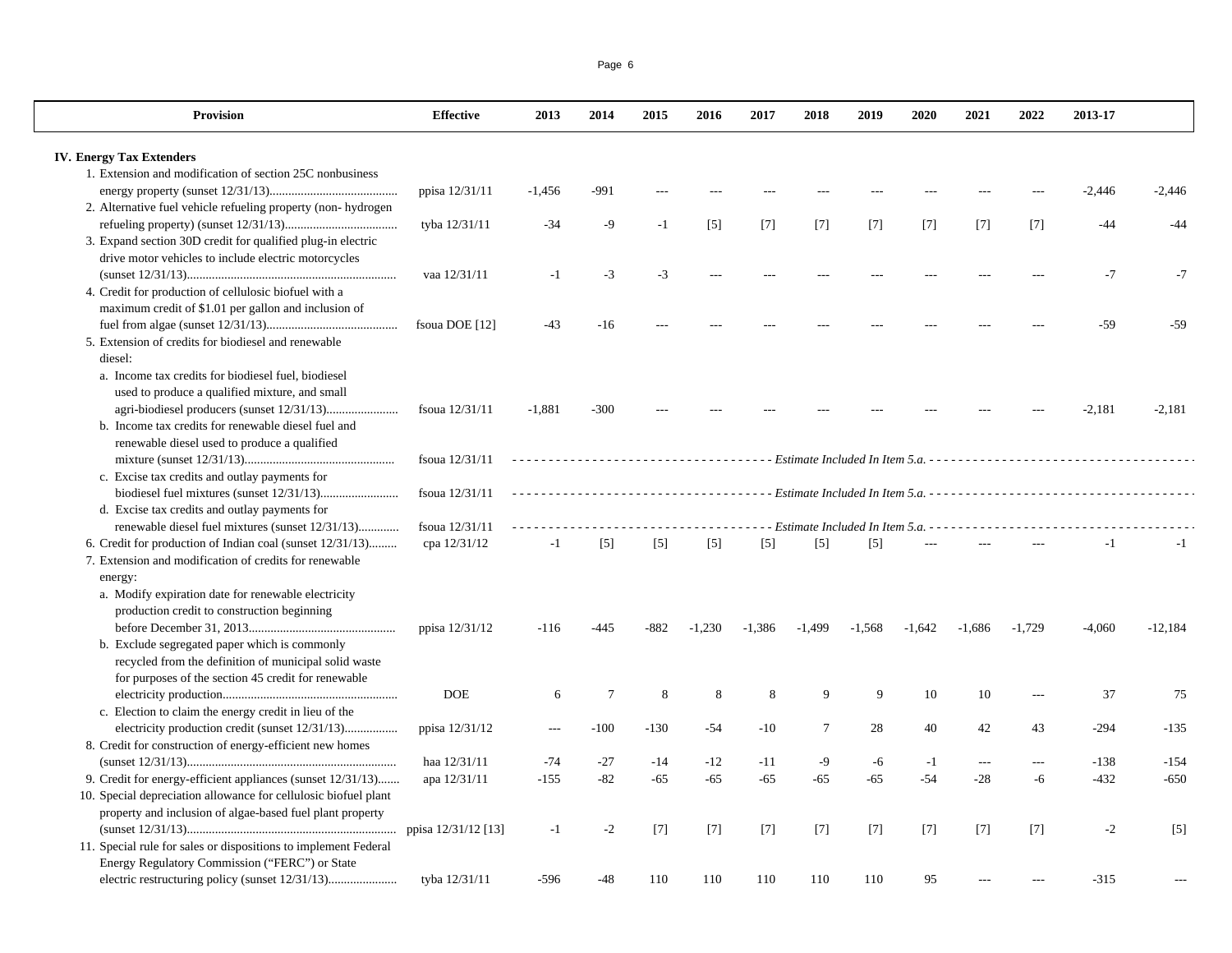| <b>Provision</b>                                                                         | <b>Effective</b> | 2013     | 2014     | 2015  | 2016     | 2017     | 2018     | 2019     | 2020     | 2021     | 2022              | 2013-17      |            |
|------------------------------------------------------------------------------------------|------------------|----------|----------|-------|----------|----------|----------|----------|----------|----------|-------------------|--------------|------------|
| 12. Excise tax credits and outlay payments for alternative fuel,                         |                  |          |          |       |          |          |          |          |          |          |                   |              |            |
| and excise tax credits for alternative fuel mixtures (sunset)                            | fsoua 12/31/11   | $-305$   | $-56$    | $---$ |          |          |          |          |          |          |                   | $-360$       | $-360$     |
|                                                                                          |                  | $-4,657$ | $-2,072$ | -977  | $-1,243$ | $-1,354$ | $-1,447$ | $-1,492$ | $-1,552$ | $-1.662$ | $-1,692$          | $-10,302$    | $-18,146$  |
| X. Budget Provision                                                                      |                  |          |          |       |          |          |          |          |          |          |                   |              |            |
| 1. Amounts in applicable retirement plans may be transferred                             | $[14]$           | 293      | 784      | 914   | 1,058    | 1,229    | 1,405    | 1,526    | 1,593    | 1.661    | 1,723             | 4,278        | 12,186     |
|                                                                                          |                  | 293      | 784      | 914   | 1,058    | 1,229    | 1,405    | 1,526    | 1,593    | 1.661    | 1,723             | 4,278        | 12,186     |
| NET TOTAL ……………………………………………………………………………………… -280,039 -335,127 -311,900 -342,888 -374,007 |                  |          |          |       |          |          | -404.531 | -415.935 | -448.310 |          | -483,313 -519,683 | $-1.643.958$ | -3.915.717 |

Page 7

Joint Committee on Taxation --------------------------------------

NOTE: Details may not add to totals due to rounding. The date of enactment is assumed to be January 2, 2013. Revenue provisions as submitted in statutory draft MAT12564.

| Legend for "Effective" column:                      |                                                                             |                                                     |        |        |        |                              |        |                                           |                                                                |                      |                                            |         |         |  |  |
|-----------------------------------------------------|-----------------------------------------------------------------------------|-----------------------------------------------------|--------|--------|--------|------------------------------|--------|-------------------------------------------|----------------------------------------------------------------|----------------------|--------------------------------------------|---------|---------|--|--|
|                                                     | $abiUSa =$ articles brought into the United States after                    | cyba = calendar years beginning after               |        |        |        |                              |        |                                           |                                                                |                      | $ppisa = property placed in service after$ |         |         |  |  |
| $amb = allocations made before$                     |                                                                             | $da =$ distributions after                          |        |        |        |                              |        |                                           |                                                                |                      | proaa = payments received or accrued after |         |         |  |  |
| $apa = appliances purchased after$                  |                                                                             | $dmi =$ distributions made in                       |        |        |        |                              |        | $qfatpca = qualified film and television$ |                                                                |                      |                                            |         |         |  |  |
| $apoia = amounts paid or incurred after$            |                                                                             | $DOE = date of enactment$                           |        |        |        | productions commencing after |        |                                           |                                                                |                      |                                            |         |         |  |  |
| $apoaa =$ amounts paid or accrued after             |                                                                             | $doioa = discharge of indebtedness occurring after$ |        |        |        |                              |        |                                           | $saa = stock acquired after$                                   |                      |                                            |         |         |  |  |
| $ara =$ amounts received after                      |                                                                             | $f_{\text{s}0} = f_{\text{u}0}$ sold or used after  |        |        |        |                              |        |                                           | $tyba = taxable years beginning after$                         |                      |                                            |         |         |  |  |
| $bia = bonds$ issued after                          |                                                                             | $haa = homes$ acquired after                        |        |        |        |                              |        |                                           | $vaa =$ vehicles acquired after                                |                      |                                            |         |         |  |  |
| $cba = courses beginning after$                     |                                                                             | $ipa = interest$ paid after                         |        |        |        |                              |        |                                           | wpoifibwa $=$ wages paid or incurred for individuals           |                      |                                            |         |         |  |  |
| $cma =$ contributions made after                    |                                                                             | $ma =$ months after                                 |        |        |        |                              |        |                                           |                                                                | beginning work after |                                            |         |         |  |  |
| $cmi =$ contributions made in                       |                                                                             | $oia = obligations$ issued after                    |        |        |        |                              |        |                                           |                                                                |                      |                                            |         |         |  |  |
| $cpa = coal$ produced after                         |                                                                             | $pma = payments$ made after                         |        |        |        |                              |        |                                           |                                                                |                      |                                            |         |         |  |  |
| [1] Estimate includes the following outlay effects: |                                                                             | 2013                                                | 2014   | 2015   | 2016   | 2017                         | 2018   | 2019                                      | 2020                                                           | 2021                 | 2022                                       | 2012-17 | 2012-22 |  |  |
|                                                     |                                                                             | $---$                                               | 1,682  | 2,927  | 3,674  | 4,568                        | 4,644  | 4,865                                     | 4,869                                                          | 4,849                | 4,806                                      | 12,851  | 36,884  |  |  |
|                                                     |                                                                             | $\cdots$                                            | 15.048 | 15,056 | 15,042 | 14,832                       | 14,859 | 14,887                                    | 14,813                                                         | 14,879               | 14.941                                     | 59,978  | 134,357 |  |  |
|                                                     |                                                                             | $---$                                               | 159    | 228    | 255    | 306                          | 309    | 318                                       | 322                                                            | 308                  | 317                                        | 948     | 2,522   |  |  |
|                                                     |                                                                             | $\cdots$                                            | 2,541  | 2,509  | 2,493  | 2,437                        | 2,444  | 2,486                                     | 2,507                                                          | 2,565                | 2,593                                      | 9,979   | 22,574  |  |  |
|                                                     |                                                                             | $---$                                               | 43     | 171    | 165    | 160                          | 150    | 139                                       | 131                                                            | 123                  | 117                                        | 539     | 1,199   |  |  |
|                                                     |                                                                             |                                                     | 88     | 87     | 85     | 85                           | 88     | 82                                        | 81                                                             | 80                   | 83                                         | 345     | 759     |  |  |
|                                                     |                                                                             | $\cdots$                                            | 3,191  | 2,929  | 2,848  | 2,677                        | 2,512  | $---$                                     | $\cdots$                                                       | $- - -$              | $---$                                      | 11.645  | 14,157  |  |  |
|                                                     | Reduce the earnings threshold for the refundable portion of the             |                                                     |        |        |        |                              |        |                                           |                                                                |                      |                                            |         |         |  |  |
|                                                     |                                                                             | $---$                                               | 10.645 | 10,410 | 10,123 | 9,651                        | 9,480  | $---$                                     | $---$                                                          | ---                  | $---$                                      | 40,829  | 50,309  |  |  |
|                                                     |                                                                             | $\cdots$                                            | 1,611  | 1,559  | 1,495  | 1,422                        | 1,395  | $\cdots$                                  | $\cdots$                                                       | $---$                |                                            | 6,088   | 7,483   |  |  |
|                                                     |                                                                             | $---$                                               | 1,305  | 1,276  | 1,261  | 1,224                        | 1,225  | $---$                                     | $- - -$                                                        | $- - -$              | $- - -$                                    | 5.066   | 6,290   |  |  |
|                                                     | Refunds disregarded in the administration of Federal programs and federally |                                                     |        |        |        |                              |        |                                           | Estimate to be Provided by the Congressional Budget Office - - |                      |                                            |         |         |  |  |
|                                                     | Temporary increase in limit on cover over of rum excise tax revenues [10]   | 199                                                 | 23     |        |        |                              |        |                                           |                                                                |                      |                                            | 222     | 222     |  |  |

*[Footnotes for JCX-1-13 are continued on the following page]*